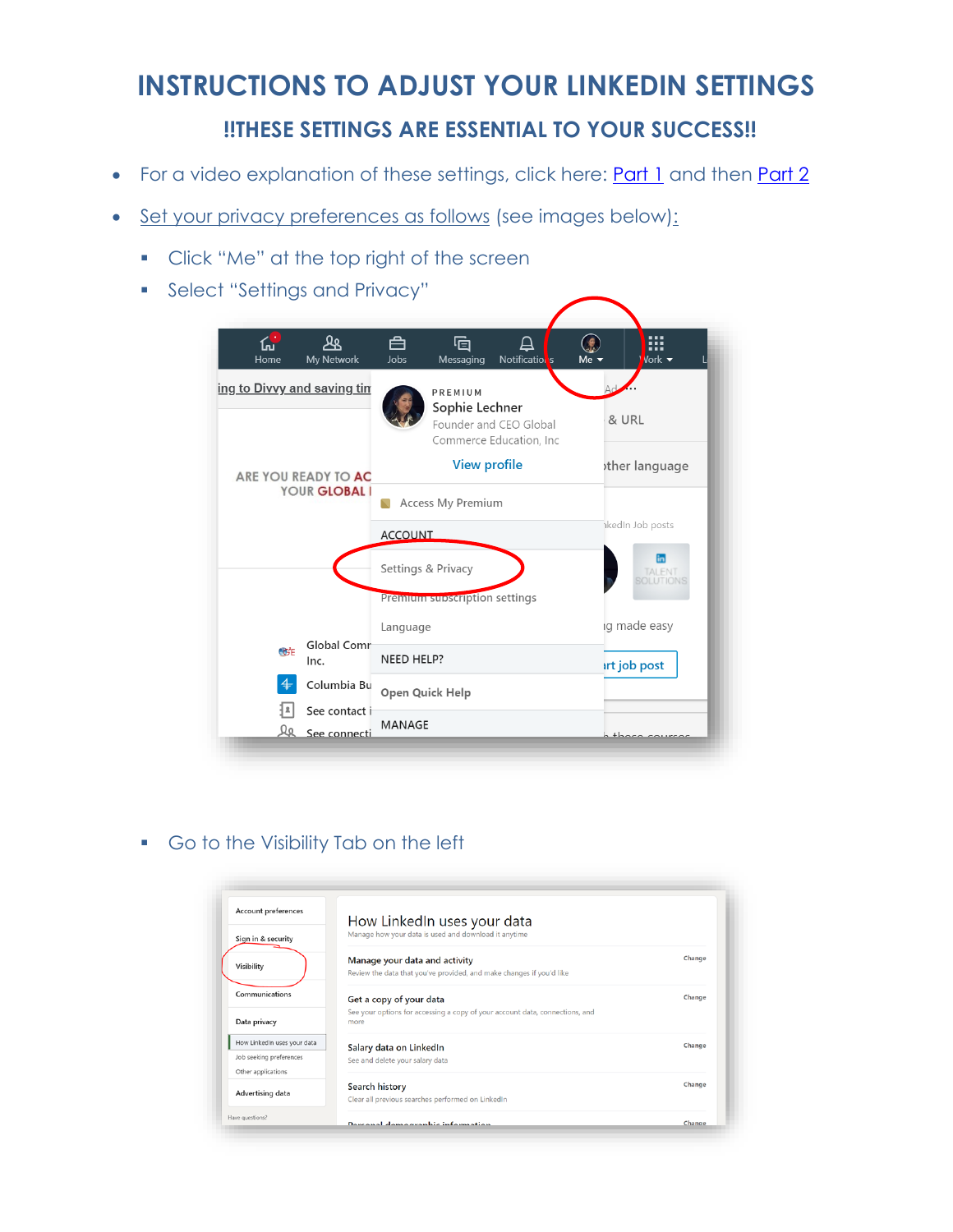- Below "visibility" on the left, select "Visibility of your profile and network"
- We will be making changes to "Profile viewing options", "Edit your public profile" and "Who can see or download your email address"

| Account preferences                     | Visibility of your profile & network                                                                             |                        |
|-----------------------------------------|------------------------------------------------------------------------------------------------------------------|------------------------|
| Sign in & security                      | Make your profile and contact info only visible to those you choose                                              |                        |
| Visibility                              | Profile viewing options<br>Choose whether you're visible or viewing in private mode                              | Change<br>Full profile |
| Visibility of your profile &<br>network | <b>Story viewing options</b>                                                                                     | Change                 |
| Visibility of your LinkedIn<br>activity | Choose whether you're visible or viewing in private mode                                                         |                        |
| Communications                          | Edit your public profile<br>theose how your profile appears to n-logged in members via search                    | Change                 |
| Data privacy                            | Who can see or download your email address                                                                       | Change                 |
| Advertising data                        | hoose who can see your email address on your profile and in approved apps<br>or download it in their data export |                        |
| Have questions?                         | Who can see your connections                                                                                     | Change                 |
| Visit Help Center <sup>12</sup>         | Choose who can see your list of connections                                                                      | Connections            |

- For "Profile viewing options" click on "change" on the far right
- Select "Your name and headline"

| Sign in & security                                 | Visibility of your profile & network<br>Make your profile and contact info only visible to those you choose                                                                  |              |
|----------------------------------------------------|------------------------------------------------------------------------------------------------------------------------------------------------------------------------------|--------------|
|                                                    |                                                                                                                                                                              | Close        |
| Visibility                                         | Profile viewing options<br>Choose whether you're visible or viewing in private mode                                                                                          | Full profile |
| Visibility of your profile &<br>network            | Select what others see when you've viewed their profile                                                                                                                      |              |
| Visibility of your Linkedin<br>activity            | Your name and headline<br>Sophie techner                                                                                                                                     |              |
| Communications                                     | Accelerate US Market Entry for MidSize European companies   Get Global Faster   #Create/tourROADMAP<br>New York City Metropolitan Area   International Irade and Development |              |
| Data privacy                                       | Private profile characteristics                                                                                                                                              |              |
| Advertising data                                   | Founder in the International Trade and Development industry from New York City Metropolitan Area                                                                             |              |
| Have questions?<br>Visit Help Center <sup>12</sup> | Private mode                                                                                                                                                                 |              |
|                                                    | Anonymous LinkedIn Member                                                                                                                                                    |              |

• For "Edit your public profile" click on "change" on the far right

| Account preferences                     | Visibility of your profile & network                                                                              |              |
|-----------------------------------------|-------------------------------------------------------------------------------------------------------------------|--------------|
| Sign in & security                      | Make your profile and contact info only visible to those you choose                                               |              |
|                                         | Profile viewing options                                                                                           | Change       |
| Visibility                              | Choose whether you're visible or viewing in private mode                                                          | Full profile |
| Visibility of your profile &<br>network | <b>Story viewing options</b>                                                                                      | Change       |
| Visibility of your LinkedIn<br>activity | Choose whether you're visible or viewing in private mode                                                          |              |
| Communications                          | Edit your public profile<br>Choose how your profile appoars to non-logged in members via search                   | Change       |
| Data privacy                            | Who can see or download your email address                                                                        | Change       |
| Advertising data                        | Choose who can see your email address on your profile and in approved apps<br>or download it in their data export |              |
|                                         | 1.11<br>. .                                                                                                       | Change       |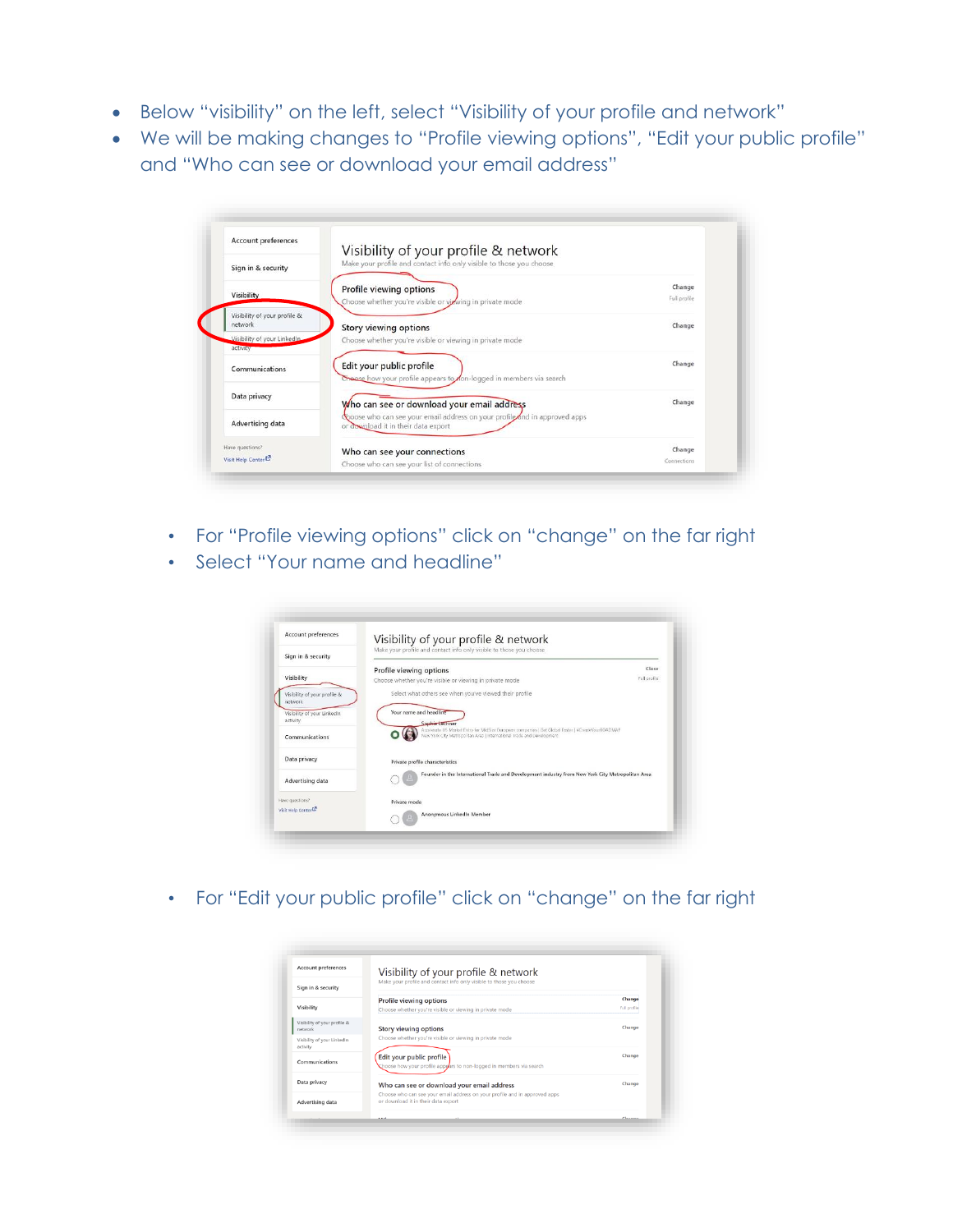- On the top right, in the box "Edit your custom URL", click on the pencil
	- Enter your first and last name to make your URL easier to remember

| services.<br>ayed below. | Edit your custom URL<br>8<br>Personalize the URL for your profile.<br>www.linkedin.com/in/sophielechner |  |
|--------------------------|---------------------------------------------------------------------------------------------------------|--|
|                          | $\equiv$ Edit Content                                                                                   |  |

- On the right, in the box "Your profile's public visibility", click "On"
- Select "All LinkedIn members"
- For each of the elements below (Photo, Headline, et), select "Show" for all of them

When you are done, your changes will be saved Automatically.



**Click the regular "back" button at the top left of the screen to return to the previous menu**

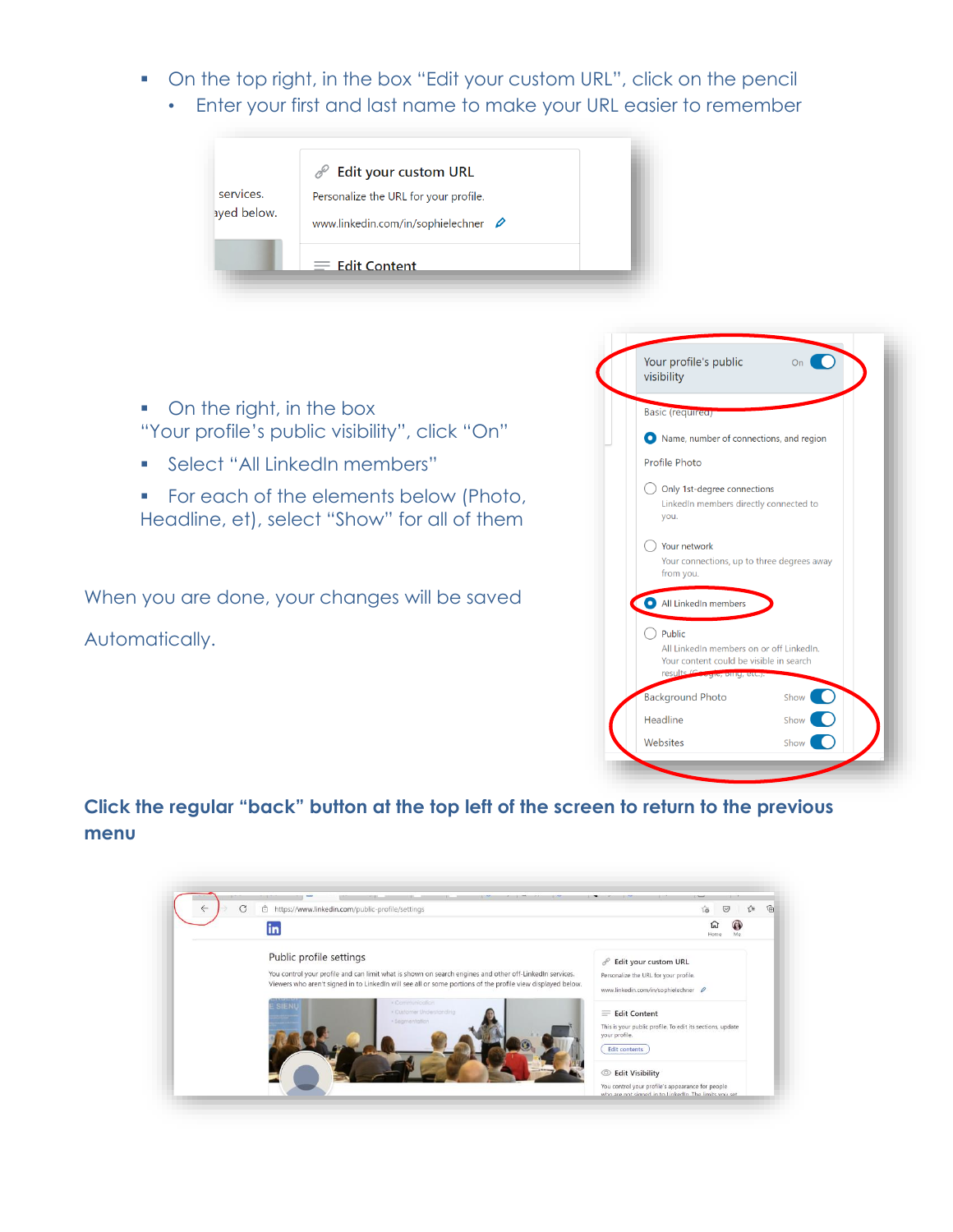- "Who can see or download your email address", select "1st degree connections"
- Below select "No" (to avoid being added to other people's email lists)

| Choose how your profile appears to non-logged in members via search<br>engines or permitted services |       |
|------------------------------------------------------------------------------------------------------|-------|
| Who can see your email address                                                                       | Close |
| Choose who can see your email address on your profile                                                |       |
| Who can see slechner@gceemail.com on your profile?                                                   |       |
| 1st degree connections                                                                               |       |
| Allow your connections to download your email slechner@gceemail.com in                               |       |
| their data export? If no, your primary email address will not be included.                           |       |
| Learn more                                                                                           |       |
| Nο                                                                                                   |       |
| someone consee your email address, they will be able to contact you                                  |       |
| directly. Learn more                                                                                 |       |
|                                                                                                      |       |

▪ On the left select "Visibility of your LinkedIn activity"



- Click "Manage active status" and select "No one"
- Click on "Share Job changes…" and select NO.
- Click on "Mentions or tags" and select YES